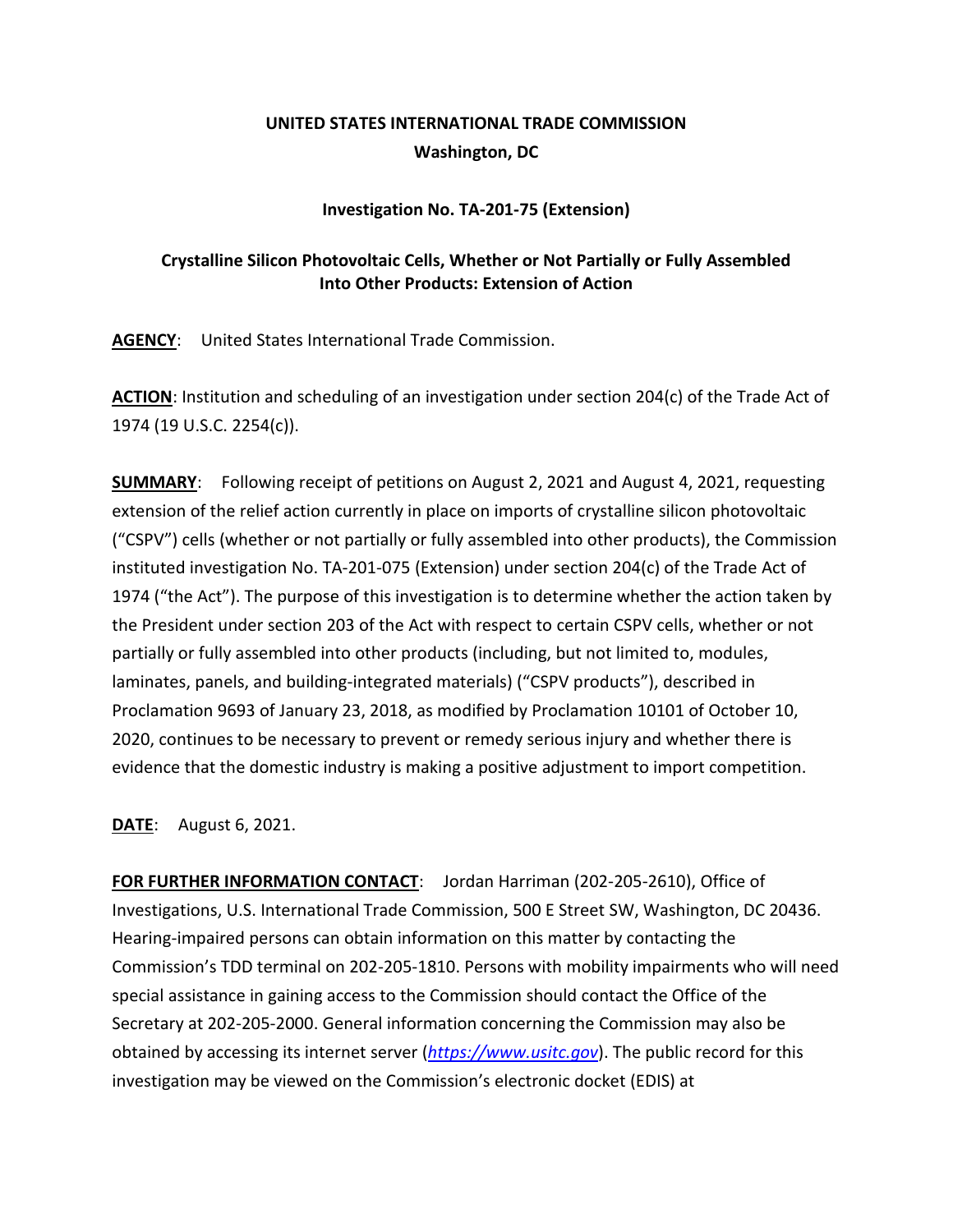## **SUPPLEMENTARY INFORMATION**:

**Background**.— On January 23, 2018, the President, pursuant to section 203 of the Trade Act of 1974 (19 U.S.C. 2253) (Trade Act), issued Proclamation 9693, imposing a safeguard measure on imports of CSPV products, in the form of (a) a tariff-rate quota on imports of solar cells not partially or fully assembled into other products and (b) an increase in duties on imports of modules. The proclamation was published in the *Federal Register* on January 25, 2018 (83 FR 3541). The measure took effect on February 7, 2018, for a period of four years, or through February 6, 2022. The President imposed the measure following receipt of a report from the Commission in November 2017 under section 202 of the Trade Act (19 U.S.C. 2252) that contained an affirmative determination, remedy recommendations, and certain additional findings (see Crystalline Silicon Photovoltaic Cells (Whether or not Partially or Fully Assembled into Other Products), investigation No. TA-201-75, USITC Publication 4739, November 2017).

On February 7, 2020, the Commission issued its report, pursuant to section 204(a)(2) of the Trade Act (19 U.S.C. 2254(a)(2)), on the results of its monitoring of developments with respect to the domestic solar industry (see Crystalline Silicon Photovoltaic Cells, Whether or Not Partially or Fully Assembled Into Other Products: Monitoring Developments in the Domestic Industry, No. TA–201–075 (Monitoring)). On March 6, 2020, the Commission issued an additional report pursuant to a request from the United States Trade Representative under section 204(a)(4) of the Trade Act (19 U.S.C. 2254(a)(4)), regarding the probable economic effect on the domestic CSPV cell and module manufacturing industry of modifying the safeguard measure (see Crystalline Silicon Photovoltaic Cells, Whether or Not Partially or Fully Assembled Into Other Products: Advice on the Probable Economic Effect of Certain Modifications to the Safeguard Measure, No. TA-201-075 (Modification)). Subsequently, the President issued Proclamation 10101, modifying in part the action applicable to imports covered by the safeguard measure (85 FR 65639 (Oct. 16, 2020)).

Following receipt of a petition filed on behalf of Auxin Solar Inc. and Suniva, Inc., on August 2, 2021, including an amendment thereto filed on August 5, 2021, and a petition filed on August 4, 2021, on behalf of Hanwha Q CELLS USA, Inc., LG Electronics USA, Inc., and Mission Solar Energy, the Commission is instituting this investigation, pursuant to section 204(c) of the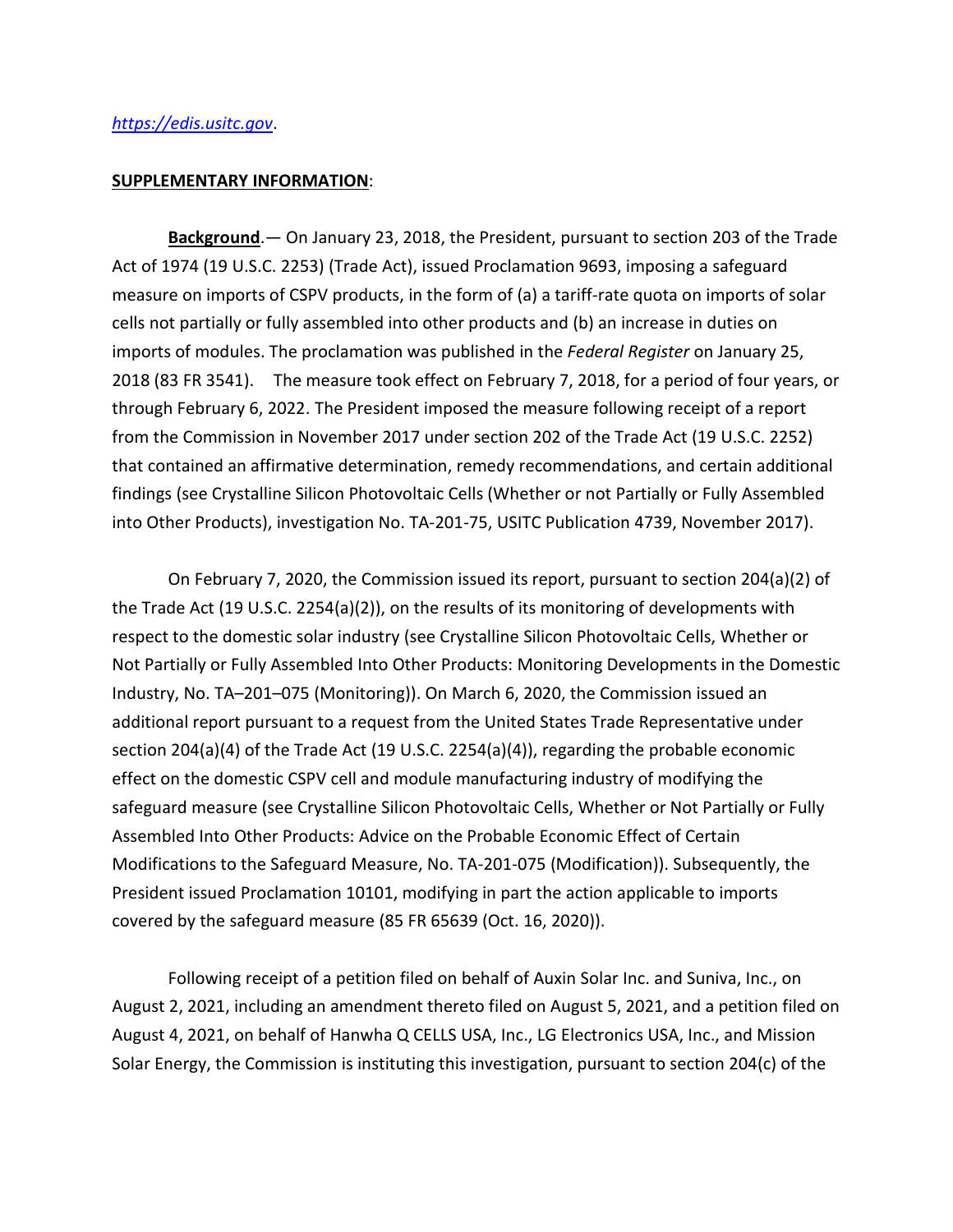Act.<sup>[1](#page-2-0)</sup> The purpose of this investigation is to determine whether the action taken by the President under section 203 of the Act with respect to CSPV products continues to be necessary to prevent or remedy serious injury and whether there is evidence that the domestic industry is making a positive adjustment to import competition. For further information concerning the conduct of this investigation and rules of general application, consult the Commission's Rules of Practice and Procedure, part 201, subparts A and B (19 CFR part 201), and part 206, subparts A and F (19 CFR part 206).

**Participation in the investigation and public service list**.— Persons wishing to participate in the investigation as parties must file an entry of appearance with the Secretary to the Commission, as provided in § 201.11 of the Commission's rules, not later than 21 days after publication of this notice in the *Federal Register*. The Secretary will prepare a public service list containing the names and addresses of all persons, or their representatives, who are parties to this investigation upon the expiration of the period for filing entries of appearance, and each party submitting a document for the consideration of the Commission in the course of this investigation must serve a copy of that document on all other parties in the manner provided by § 206.8 of the Commission's rules.

Please note that the Secretary's Office will accept only electronic filings at this time. Filings must be made through the Commission's Electronic Document Information System (EDIS, *https://edis.usitc.gov*.) No in-person paper-based filings or paper copies of any electronic filings will be accepted until further notice.

**Limited disclosure of confidential business information (CBI) under an administrative protective order (APO) and CBI service list**.— Pursuant to § 206.54(e) of the Commission's rules, the Secretary will make CBI gathered in this investigation available to authorized applicants under the APO issued in the investigation in accordance with the procedures set forth in section 206.17 of the rules, provided that the application is made not later than 21 days after the publication of this notice in the Federal Register. The Secretary will maintain a separate service list for those parties authorized to receive CBI under the APO.

<span id="page-2-0"></span><sup>&</sup>lt;sup>1</sup> The Commission is exercising its authority under section 603(a) of the Act (19 U.S.C. 2482(a)) to consolidate these proceedings.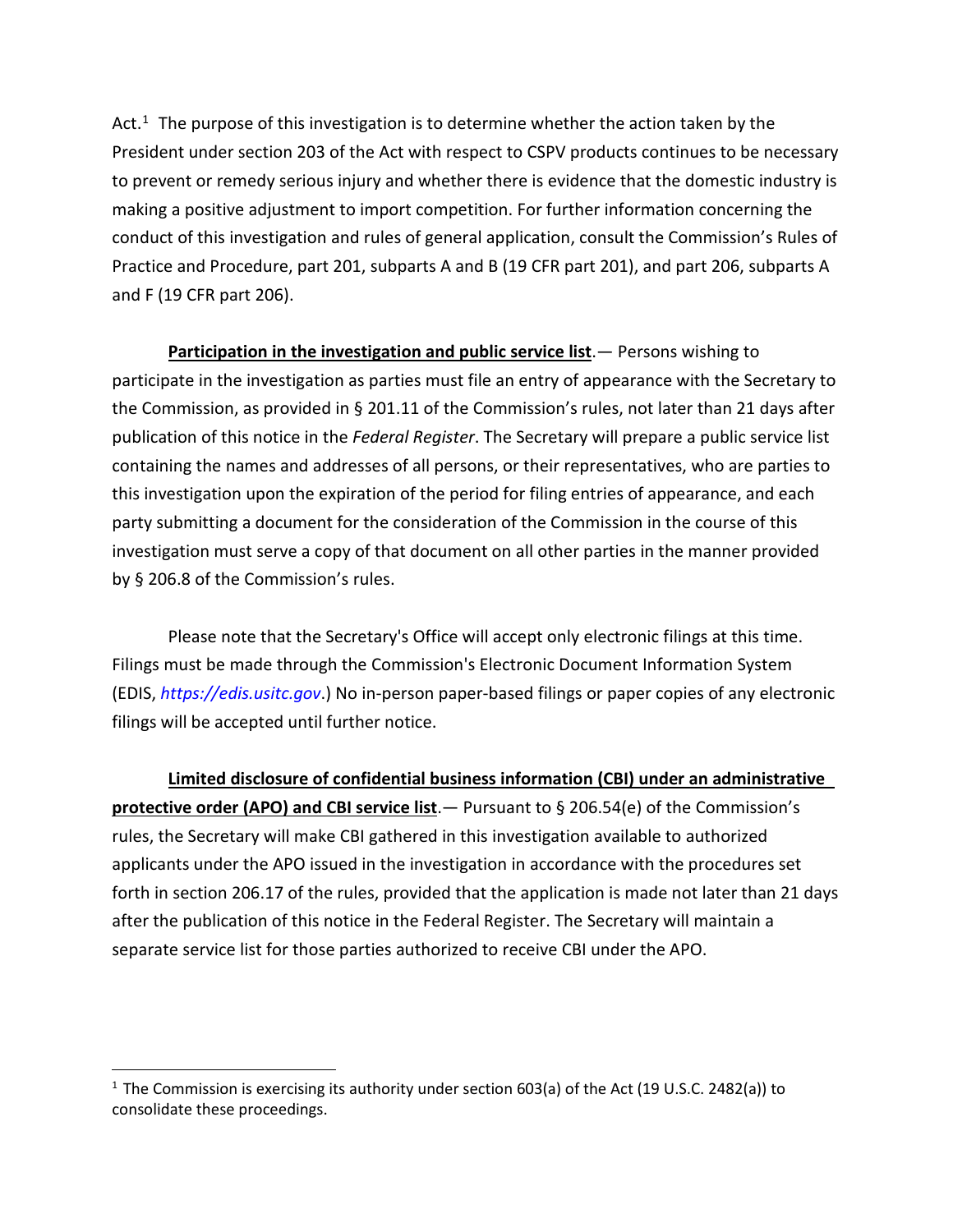The Commission may also include some or all CBI submitted in this investigation in the report it sends to the President and the U.S. Trade Representative in this or a related investigation. The Commission will not otherwise disclose information which it considers to be CBI unless the party submitting the information had notice, at the time of submission, that such information would be released by the Commission, or such party subsequently consents to the release of the information. See 19 U.S.C. 2252(a)(8) and 19 U.S.C. 1332(g).

**Hearing**.— The Commission will hold a hearing in connection with this investigation beginning at 9:30 a.m. on November 3, 2021. Information about the place and form of the hearing, including about how to participate in and/or view the hearing, will be posted on the Commission's website at https://www.usitc.gov/calendarpad/calendar.html. Participating parties should check the Commission's website periodically for updates.

Requests to appear at the hearing should be filed in writing with the Secretary to the Commission on or before October 28, 2021. All persons desiring to appear at the hearing and make oral presentations should participate in a prehearing conference to be held on October 29, 2021, if deemed necessary. Oral testimony and written materials to be submitted at the public hearing are governed by sections 201.6(b)(2) and 201.13(f) of the Commission's rules. Parties must submit any request to present a portion of their hearing testimony in camera no later than 7 business days prior to the date of the hearing.

**Written submissions**.— Each participating party is encouraged to submit a prehearing brief to the Commission. The deadline for filing prehearing briefs is October 27, 2021. Parties may also file written testimony in connection with their presentation at the hearing and posthearing briefs. The deadline for filing posthearing briefs is November 10, 2021. In addition, any person who has not entered an appearance as a party to the investigation may submit a written statement of information on or before November 10, 2021. All written submissions must conform with the provisions of sections 201.8, 206.7, and 206.8 of the Commission's rules; any submissions that contain CBI must also conform with the requirements of sections 201.6 of the Commission's rules.

The Commission's *Handbook on Filing Procedures*, available on the Commission's website at [https://www.usitc.gov/documents/handbook\\_on\\_filing\\_procedures.pdf,](https://www.usitc.gov/documents/handbook_on_filing_procedures.pdf) further explains the Commission's procedures with respect to filings.